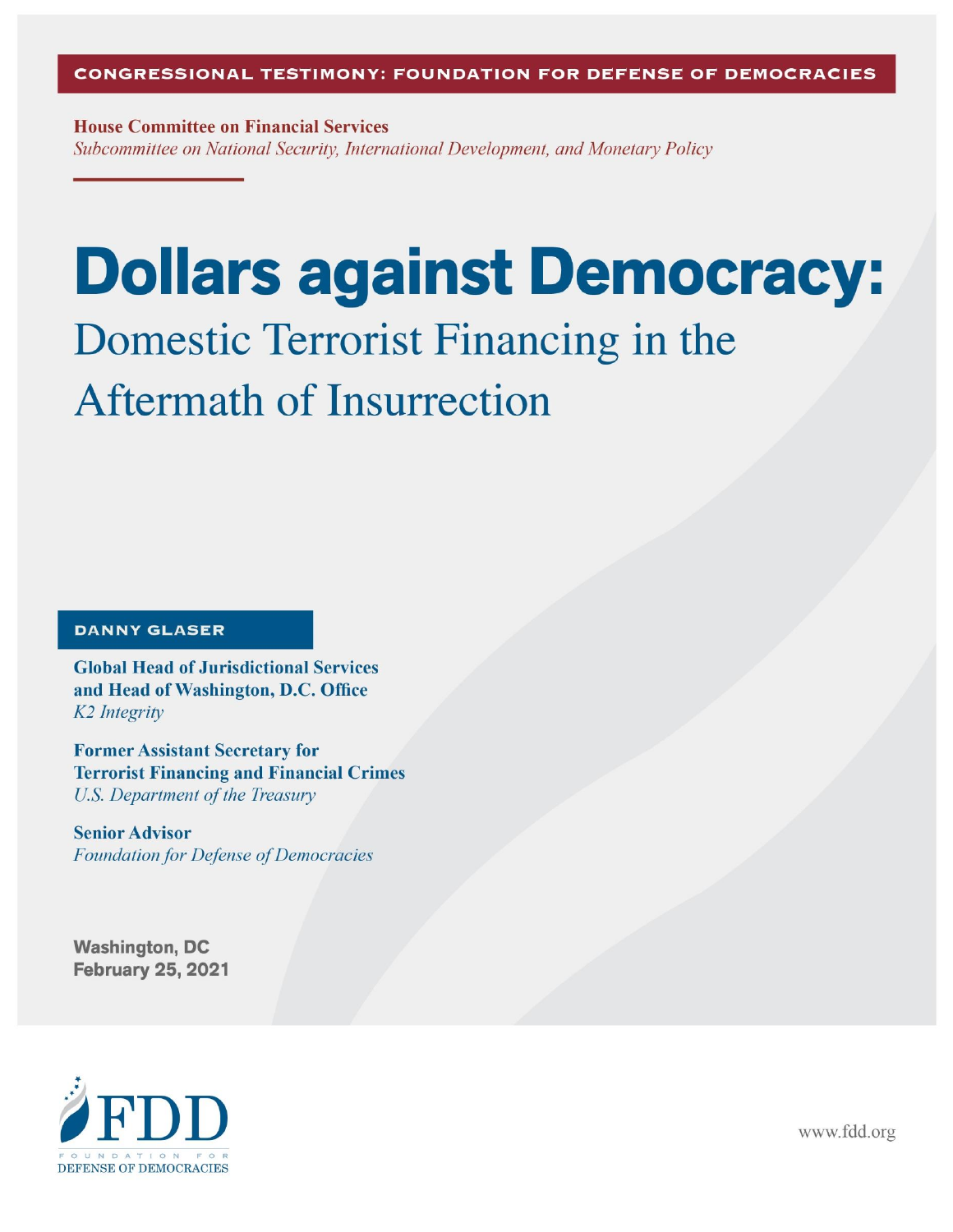### **Introduction**

Chairman Himes, Ranking Member Hill, and distinguished members of the subcommittee, thank you for the opportunity to appear before you today to talk about how the U.S. government (USG), and in particular the U.S. Department of the Treasury, can employ similar tools and strategies against white nationalist and other domestic terrorist groups as it has employed against global jihadist groups over the past two decades.

This is a personal issue for me. During my time at the Treasury Department, I fought to cut off funding to terrorist groups such as al-Qaeda, the Islamic State, and Hezbollah. As a deputy assistant secretary in the Bush administration and eventually as the assistant secretary for terrorist financing in the Obama administration, my primary responsibility was to lead the design and implementation of strategies to attack the financial networks of these groups and other threats to our country's national security. And while we should never let down our guard with respect to those still-potent terrorist organizations, it has become tragically clear that there are domestic extremist groups that in some ways present an even greater threat to our ideals and our democracy.

The events of January 6 cast this threat into stark relief, but racially and ethnically motivated violent extremists (REMVEs) have been on the rise for many years. We have the responsibility to target those extremist groups with the same determination, creativity, and sense of purpose that we displayed in the years following 9/11. To be sure, counter-illicit finance strategies are not silver bullets. There are practical and constitutional limitations to domestic action that do not arise in the global context, and it is imperative that we adhere to constitutional requirements in applying these tools domestically.

But if there is one thing that the Treasury Department has demonstrated since the establishment of its Office of Terrorism and Financial Intelligence in 2004, it is that any comprehensive, all-ofgovernment response to a national security threat must include a strategic financial component. It is my hope and expectation that the new leadership at the Treasury Department will turn its attention to precisely that challenge, and below I offer some thoughts on how Treasury could shape its approach.

#### **Development of a Counter-Illicit Finance Strategy**

From the outset, I must be clear that the purpose of a counter-illicit finance strategy is not to replace the traditional law enforcement tools of the Justice Department, FBI, or other federal, state, and local law enforcement agencies. Those law enforcement activities – including investigations, prosecutions, and criminal and civil forfeiture – will remain the foundation of any domestic effort.

Supplementing those efforts, the USG counter-illicit finance strategy should seek to hinder REMVEs' ability to use the financial system to mask their identities and to raise and move funds. An effective strategy should ensure the U.S. financial system is a hostile environment for REMVE financing, making it costlier and riskier for these groups to engage in financial activity and advance their nefarious ends. The first step must be to understand the typologies and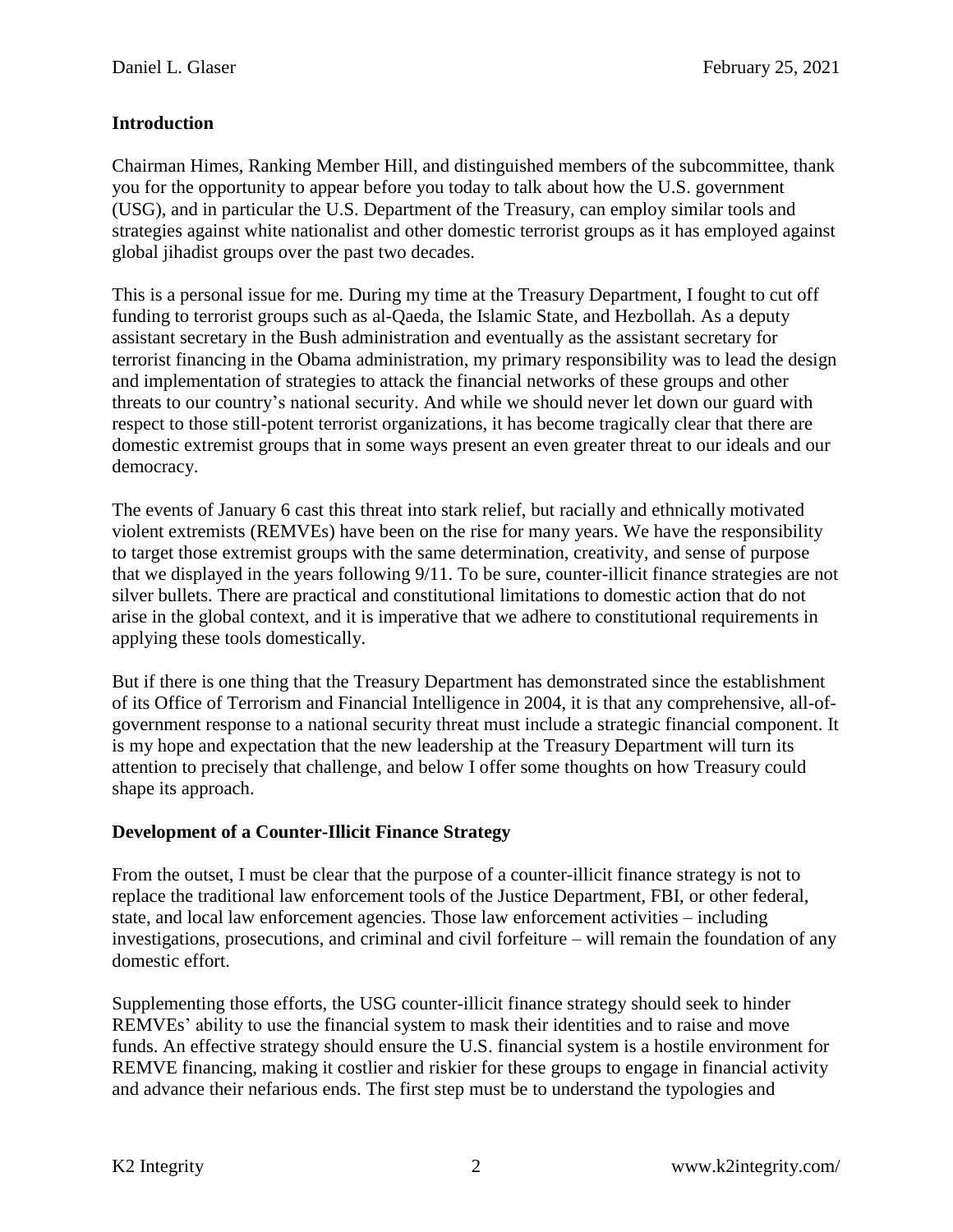methods by which such groups raise and move funds, and to map out their financial networks. This first step should be followed by two general categories of actions: 1) "Offense" – undermining the financial networks that support these groups; and 2) "Defense" – taking systemic action within the financial system to make it less vulnerable to abuse by these groups.

# **1. Understanding the Financial Networks and Activities of REMVE Groups**

It is sometimes stated that REMVE groups are less vulnerable to financial measures because of their informal and decentralized structure. I believe that this is a hypothesis that has yet to be tested. Any group that engages in organized activity needs to raise and move funds. And when those activities extend nationwide or globally, it only increases such groups' reliance on the financial system.

The USG should undertake a comprehensive effort to understand how REMVE groups are accessing the financial system, and to the extent possible, to map their financial networks. With respect to groups that operate domestically, the USG will need to rely not just on law enforcement information, but also on financial analysis from the Treasury Department's Financial Crimes Enforcement Network, and on information and insights gleaned from publicprivate partnerships with financial institutions and other stakeholders. REMVE groups that operate globally are further subject to collection by intelligence agencies, and U.S. authorities can likewise benefit from information exchange with foreign authorities tracking these groups. Information exchange can occur bilaterally with our allies and partners or through multilateral groups such as the Financial Action Task Force, the Egmont Group of Financial Intelligence Units, or the G-7.

# **2. Targeted Financial Measures**

Once the financial networks and activities of REMVE groups are better understood, the USG should consider the application of targeted financial measures. The USG currently has the authority needed to apply targeted financial sanctions against foreign REMVE groups, and it began to do so last spring with the designation of the Russian Imperial Movement (RIM) as a Specially Designated Global Terrorist. As a result, U.S. persons are required to freeze the assets of, and are prohibited from engaging in any transactions with, this group. This designation also allows the U.S. government to pursue criminal action against domestic actors who receive or provide material support from or to RIM. Importantly, it also provides the foundation for a Treasury Department financial campaign against RIM composed of follow-on designations targeting RIM's foreign financiers and facilitators.

Unfortunately, the USG has yet to target additional foreign REMVE groups. In addition, and in contrast to previous campaigns against jihadist groups, Treasury has not followed up the initial RIM designation with a financial pressure campaign involving waves of sanctions seeking to dismantle facilitation networks. I encourage the USG to pursue such a campaign as a priority matter.

The Treasury Department could also deploy Section 311 of the USA PATRIOT Act to target foreign financial institutions or classes of transactions that support the financial networks of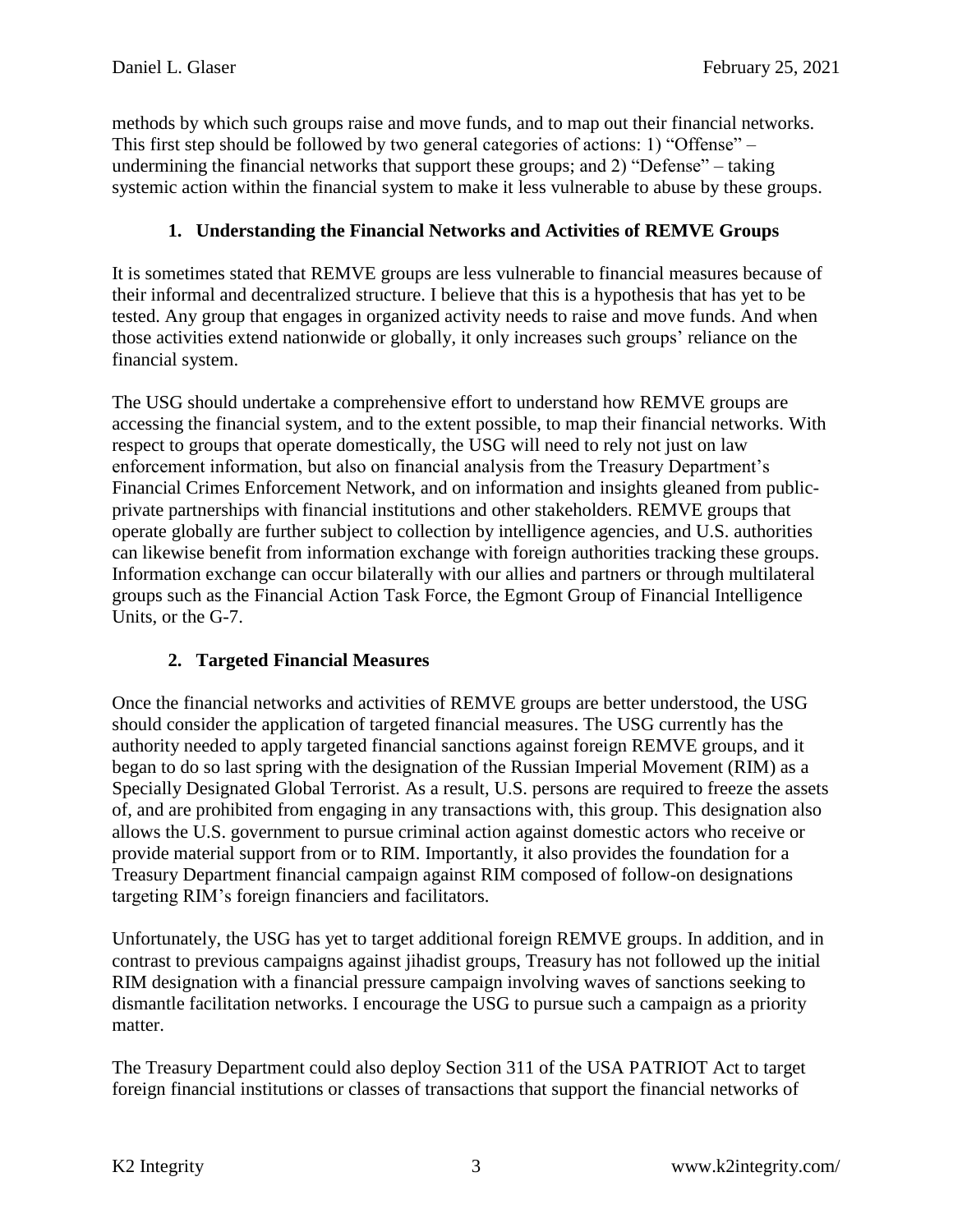foreign extremist groups. Section 311 empowers the Secretary of the Treasury to identify a foreign financial institution or class of transactions that poses a money laundering or terrorist financing threat to the U.S. financial system, and instruct U.S. financial institutions to take specific actions to protect themselves from the identified threat. Such actions could include a variety of measures up to and including cutting the identified threat off from the U.S. financial system. The menu of regulatory options under Section 311 provides Treasury with a flexible and graduated set of responses to specific threats.

Practical and constitutional constraints give the USG far less ability to apply targeted financial measures against domestic REMVE groups. Congress should consider legislation allowing for the criminal prosecution of actors that provide material support to domestic REMVE groups. Beyond that, it could also consider legislation allowing for sanctions-like or 311-like authorities to protect the U.S. financial system from abuse by domestic groups. Such authorities will need to be tailored to ensure that the government complies with constitutional requirements, including First Amendment restrictions on how groups are targeted and due process restrictions on how such measures are applied. One consideration could be to forego the asset freezes usually associated with sanctions in favor of some of the more limited enhanced reporting or customer due diligence requirements contained in Section 311.

# **3. Systemic Preventative Financial Measures**

There are measures that the USG can take today to make the U.S. financial system less vulnerable to abuse by REMVE groups. The United States has a robust anti-money laundering and countering the financing of terrorism (AML/CFT) regime, and the enactment of legislation last month imposing new beneficial ownership reporting requirements will make it even more difficult for illicit actors to hide within the financial system and engage in anonymous transactions. The U.S. AML/CFT regime, however, can always be fine-tuned and adjusted to address a variety of vulnerabilities, including those presented by REMVE groups. The potential measures in Treasury's AML/CFT toolbox include:

- The issuance of guidance to financial institutions on REMVE financial typologies, methodologies, and red flags;
- The establishment of public-private partnerships to ensure effective cooperation and communication between government—federal law enforcement and supervisory authorities—and the private sector, including financial institutions, and social media and technology companies that are involved in the movement of money or value;
- The use of the information-sharing authorities created by Section 314 of the USA PATRIOT Act to share with financial institutions the names of individuals or entities suspected of criminal activity associated with REMVE groups;
- The use of Geographic Targeting Orders (GTOs) to collect information on the financial activities of REMVEs engaged in criminal activity; and
- Adjustments to the Suspicious Activity Report form to highlight the importance of identifying suspicious activity relating to REMVE groups.